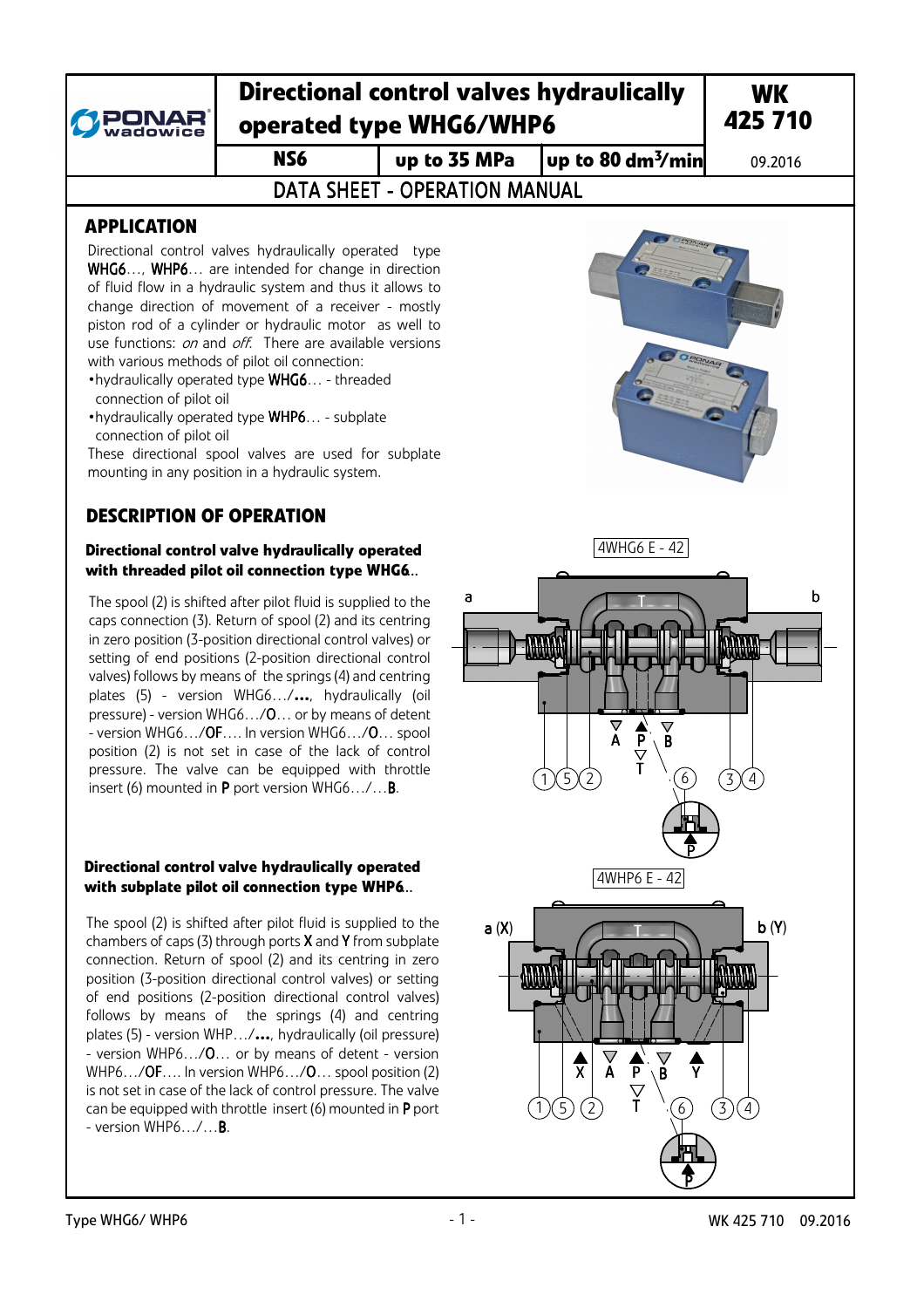| <b>TECHNICAL DATA</b>               |                                                        |                                             |               |        |
|-------------------------------------|--------------------------------------------------------|---------------------------------------------|---------------|--------|
| Hydraulic fluid                     | mineral oil                                            |                                             |               |        |
| Required fluid cleanliness class    | ISO 4406 class 20/18/15                                |                                             |               |        |
| Nominal fluid viscosity             | 37 mm <sup>2</sup> /s at temperature 55 <sup>o</sup> C |                                             |               |        |
| Viscosity range                     | 2,8 up to 380 mm $\frac{2}{5}$                         |                                             |               |        |
| Fluid temperature range (in a tank) | recommended                                            | 40 <sup>o</sup> C up to 55 <sup>o</sup> C   |               |        |
|                                     | max                                                    | -20 <sup>o</sup> C up to +70 <sup>o</sup> C |               |        |
| Ambient temperature range           | $-20^{\circ}$ C up to $+70^{\circ}$ C                  |                                             |               |        |
| Directional valve parameters        | type WHG6                                              |                                             | type WHP6     |        |
| Maximum operating pressure          | ports P, A, B                                          | 35 MPa                                      | ports P, A, B | 35 MPa |
|                                     | port T                                                 | 21 MPa                                      | port T        | 21 MPa |
| Control pressure                    | min. 2,0 MPa                                           |                                             | min. 2,0 MPa  |        |
|                                     | max. 20 MPa                                            |                                             | max. 20 MPa   |        |
| Weight                              | 1,1 kg                                                 |                                             | $1,0$ kg      |        |

## **INSTALLATION AND OPERATION REQUIREMENTS**

- 1. Only fully functional and operational directional valve can be used.
- 2. During the operation one must maintain the recommended fluid viscosity acc. to requirements defined in this Data Sheet - Operation Manual.
- 3. In order to provide failure-free and safe operation of the directional valve, one should systematically check: • proper working of the valve
	- cleanliness of the hydraulic fluid
- 4. Due to heating of the directional valve body to high temperature, the directional valve should be placed in such a way to eliminate the risk of

accidental contact with the directional valve body during operation or one should provide suitable covers compliant with the requirements of European standards: PN - EN ISO 13732 - 1 and PN - EN 4413.

- 5. In order to provide tightness of the valve connection to the hydraulic system, one should keep the dimensions of the sealing rings, tightening torques and directional valve operation parameters specified in this Data Sheet - Operation Manual.
- 6. A person operating the valve must be thoroughly familiar with the content of this Data Sheet -**Operation Manual.**

### **DIAGRAMS**

a 0 b a 0 b a 0 b a 0 b a 0 b a 0 b E G H J M EA GA HA JA MA EB GB HB JB MB a 0 b a 0 0 b working and indirect positions A B P T a  $M$  a | 0 | b  $M$  b A B P T WHG6.../**...** a <u>M a 0 b W b</u> WHG6...A/**...** a a a p b wHG6...B/**...** a a a b b b A B P T Graphic Graphic symbols of 3-position directional control valves versions with positions  $\mathbf{a}$ ,  $\mathbf{0}$  versions with positions  $\mathbf{0}$ ,  $\mathbf{b}$ Graphic symbols of spools WHP6.../... <sup>a (X)</sup> 1 a 0 b  $\frac{M\omega_0}{M}$  wHP6...**A/...** a (X) a 0  $\frac{N\omega_0}{M}$  b (Y) WHP6...**B/...** a (X)  $\frac{M\omega_0}{M}$  **b** b  $\frac{b}{M}$  (Y) A B P T <sup>a</sup> <sup>0</sup> <sup>b</sup> a (X) b (Y) <sup>A</sup> <sup>B</sup> P T A B P T  $b (Y)$ Graphic symbols of 2-position directional control valves working positions working and indirect positions working and indirect positions working positions working positions

WK 425 710 09.2016 09.2016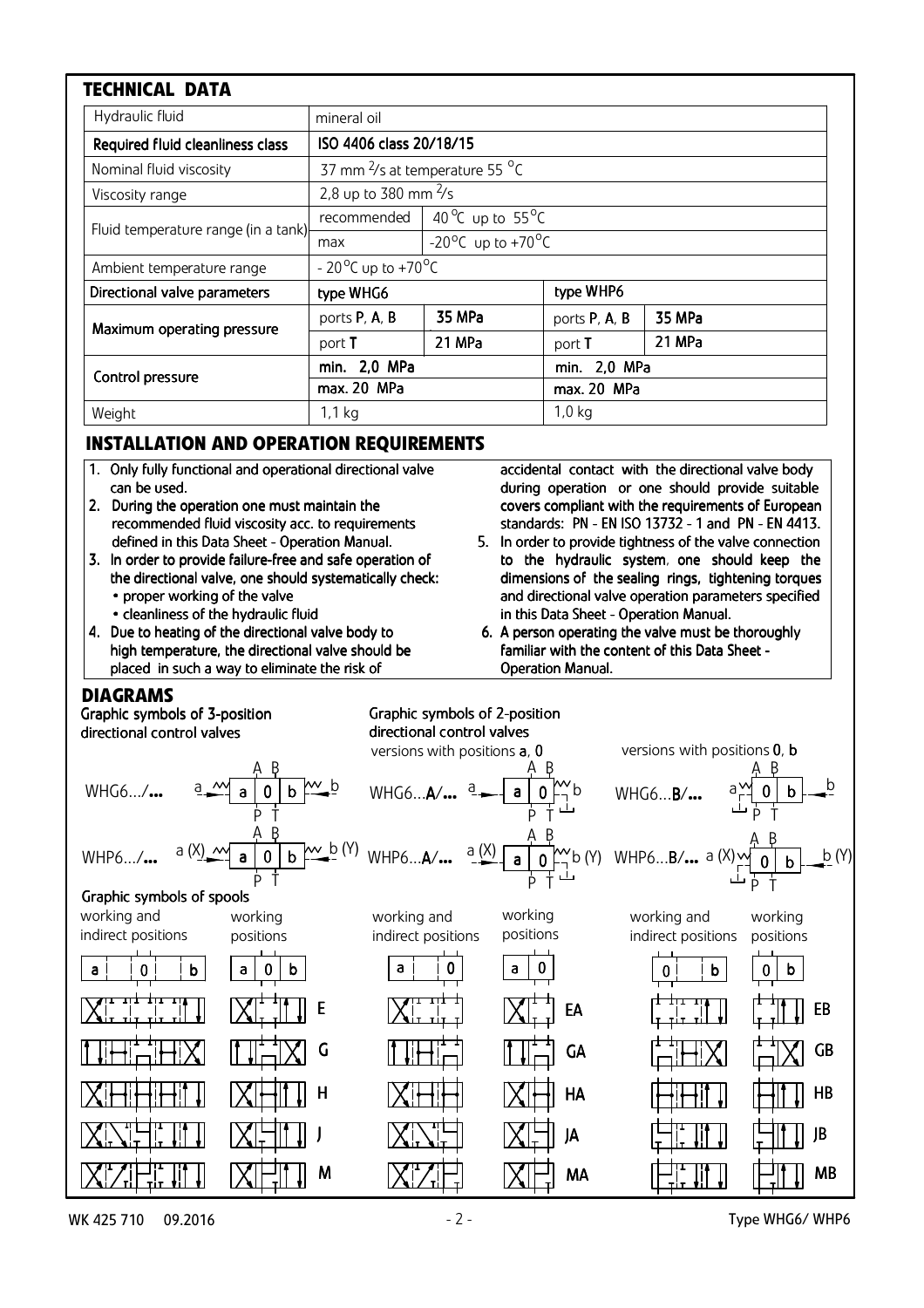## **DIAGRAMS**





#### Graphic symbols of spools



 $X_{\cdots}^{\cdots}$ 



working







working and



working

B

Y



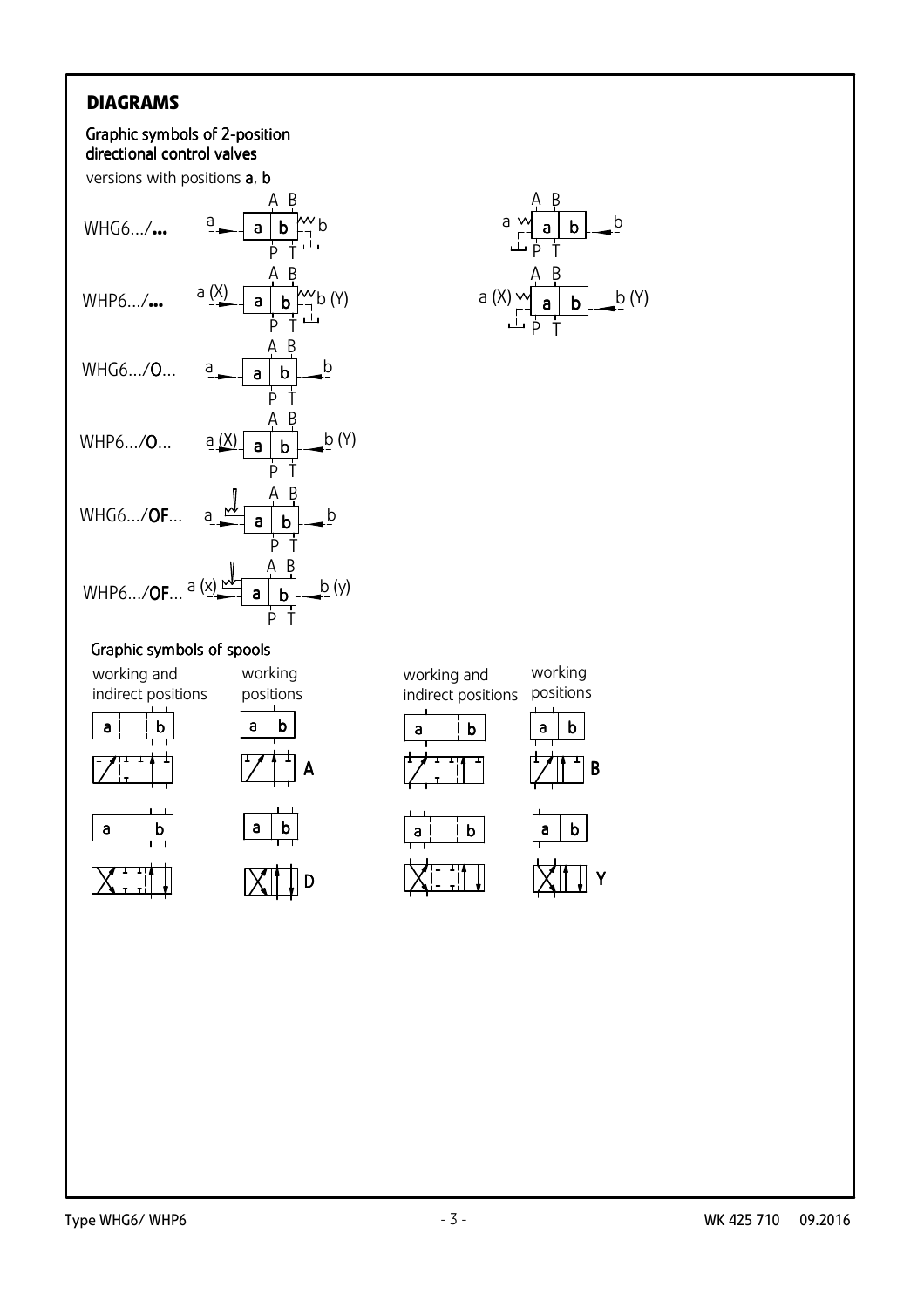#### **type WHG6**... **OVERALL AND CONNECTION DIMENSIONS**

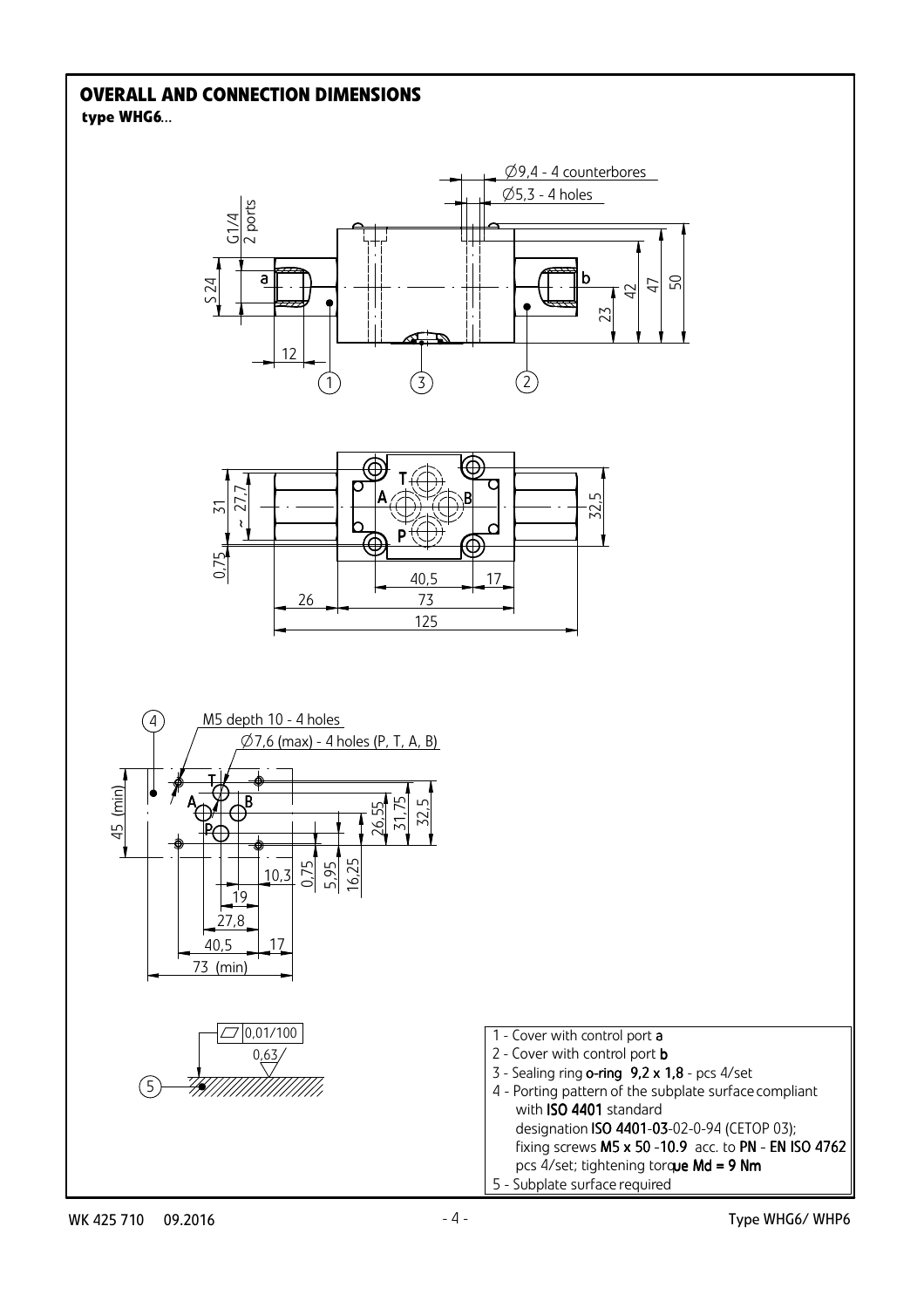#### **type WHP6**... **OVERALL AND CONNECTION DIMENSIONS**

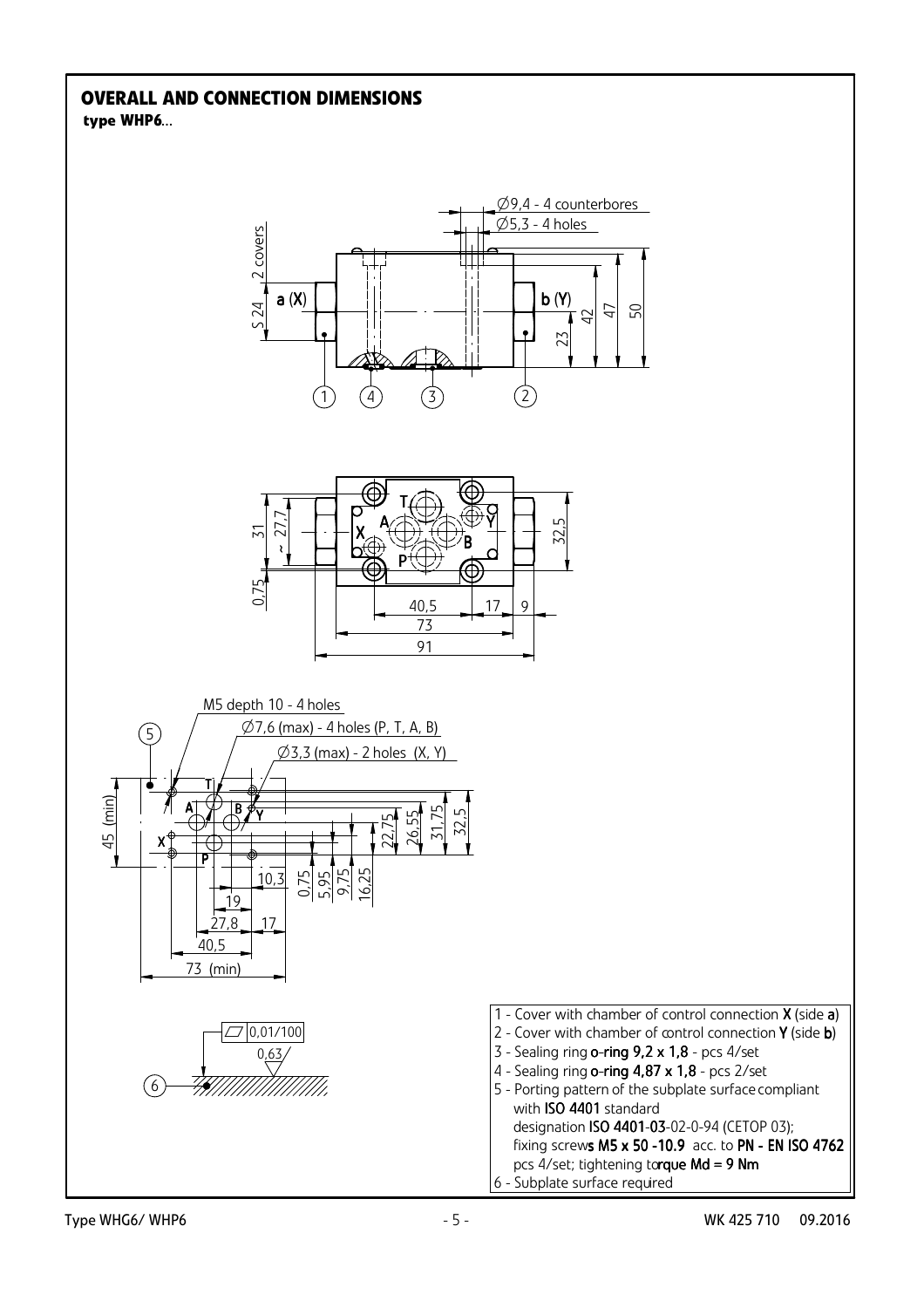## **PERFORMANCE CURVES**

measured at viscosity  $v = 41$  mm<sup>2</sup>/s and temperature t =  $50^{\circ}$ C

#### Flow resistance curves



| spool symbol                            |                                                         |                   |                                                | performance diagram number |
|-----------------------------------------|---------------------------------------------------------|-------------------|------------------------------------------------|----------------------------|
| shifted positions<br>diagrams according | flow direction                                          |                   |                                                |                            |
| to pages 2, 3                           | $P \rightarrow A   P \rightarrow B   A \rightarrow T  $ |                   |                                                | $B \rightarrow T$          |
| A, B                                    | 3                                                       | 3                 |                                                |                            |
| D, Y                                    | 5                                                       | 5                 | 3                                              | 3                          |
| E                                       | 3                                                       | 3                 |                                                |                            |
| G                                       | 7                                                       | 7                 | 6                                              | 6                          |
| н                                       | 2                                                       | 4                 | 2                                              | $\overline{2}$             |
|                                         |                                                         |                   | $\overline{2}$                                 |                            |
| M                                       | $\overline{2}$                                          | 4                 | 7                                              | 3                          |
| central position                        | flow direction                                          |                   |                                                |                            |
| diagram according<br>to page 2          | ۰R                                                      | $P \rightarrow T$ | $A \rightarrow I$<br>$\mathsf{R}\to\mathsf{R}$ | В –<br>→ A                 |
| G                                       |                                                         | 8                 |                                                |                            |

#### Operating limits



#### NOTE:



through all ports i.e. if the oil flows from port P to port A, then the same oil amount flows from port  $B$  to port  $T$ . Degree of asymmetry has negative impact on the parameters.

| spool symbol - diagrams | performance    |  |
|-------------------------|----------------|--|
| according to pages 2, 3 | diagram number |  |
| F                       |                |  |
| D/OF                    | 2              |  |
| D/O                     | 7              |  |
| D, Y                    |                |  |
| A, B                    | 5              |  |
|                         |                |  |
| G                       |                |  |
| М                       |                |  |
|                         |                |  |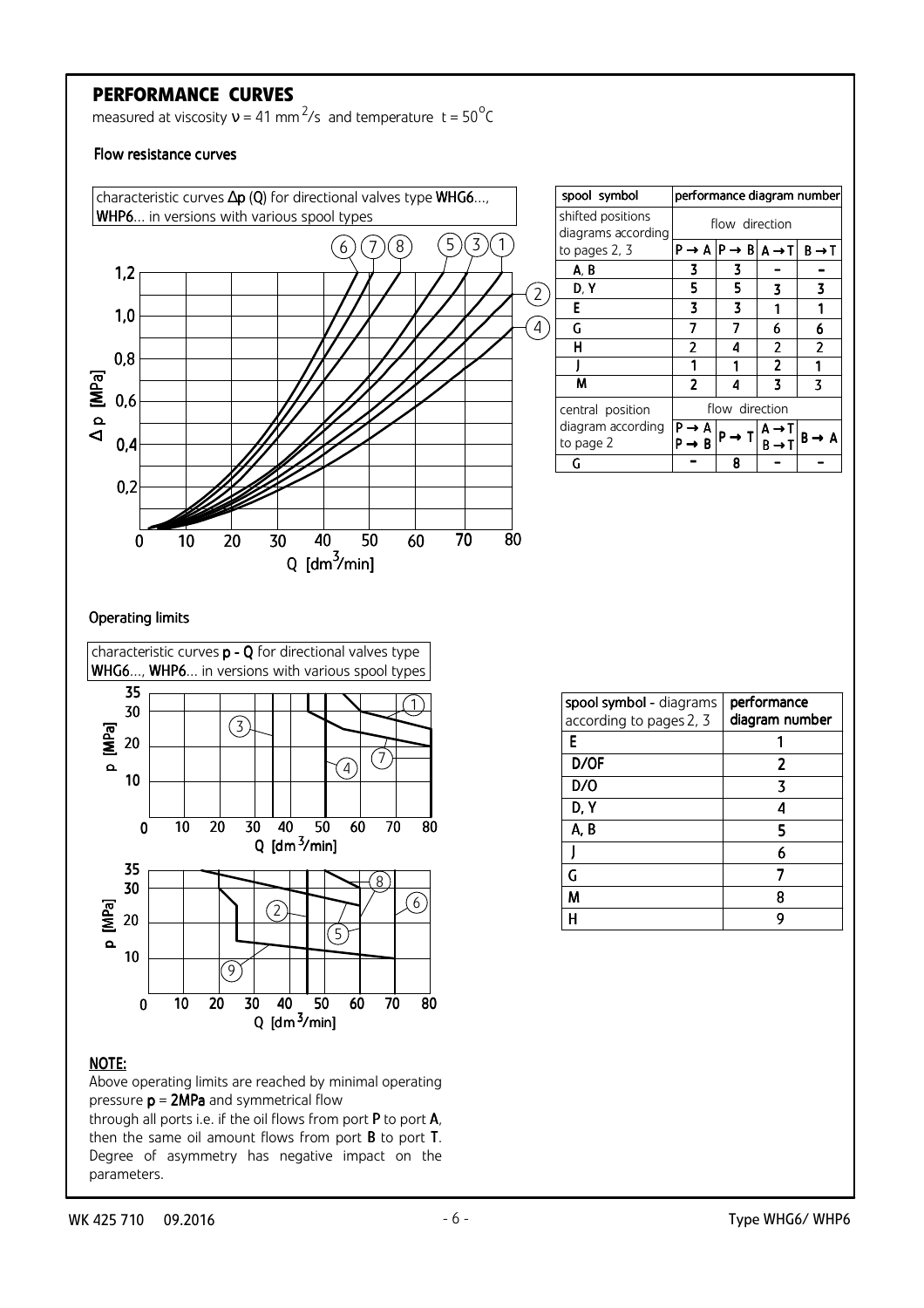|                                                                                                                                                | 6<br>$\star$                        |
|------------------------------------------------------------------------------------------------------------------------------------------------|-------------------------------------|
| <b>Number of flow ways</b><br><b>3 - way</b> (only versions with spools A and B)<br>$= 3$<br>4 - way (versions with remaining spools)<br>$= 4$ |                                     |
| <b>Directional valve type</b><br>threaded pilot oil connection<br>$=$ WHG<br>subplate pilot oil connection<br>$=$ WHP                          |                                     |
| <b>Nominal size (NS)</b><br>NS6<br>$= 6$                                                                                                       |                                     |
| Spool symbol<br>spool diagrams<br>- according to pages 2, 3                                                                                    |                                     |
| <b>Series number</b><br>(40-49) - connection and installation dimensions unchanged<br>series 42                                                | $= 4X$<br>$= 42$                    |
| Spool centering/positioning<br>spring centering<br>without return springs<br>without return springs with detent                                | = no designation<br>$= 0$<br>$=$ OF |
| Throttle insert (mounted in port P)<br>without throttle insert                                                                                 | $=$ no designation                  |
| throttle insert $\phi$ 0,8<br>throttle insert $\phi$ 1,0                                                                                       | $= B.08$<br>$=$ R 10<br>$= B 12$    |
|                                                                                                                                                |                                     |
| throttle insert $\phi$ 1,2<br><b>Sealing</b><br><b>NBR</b> (for fluids on mineral oil base)                                                    | = no designation                    |

#### NOTES:

The directional valves should be ordered according to the above coding. The symbols in bold are the preferred versions in short delivery time. Coding example: 4WHG6 E - 42